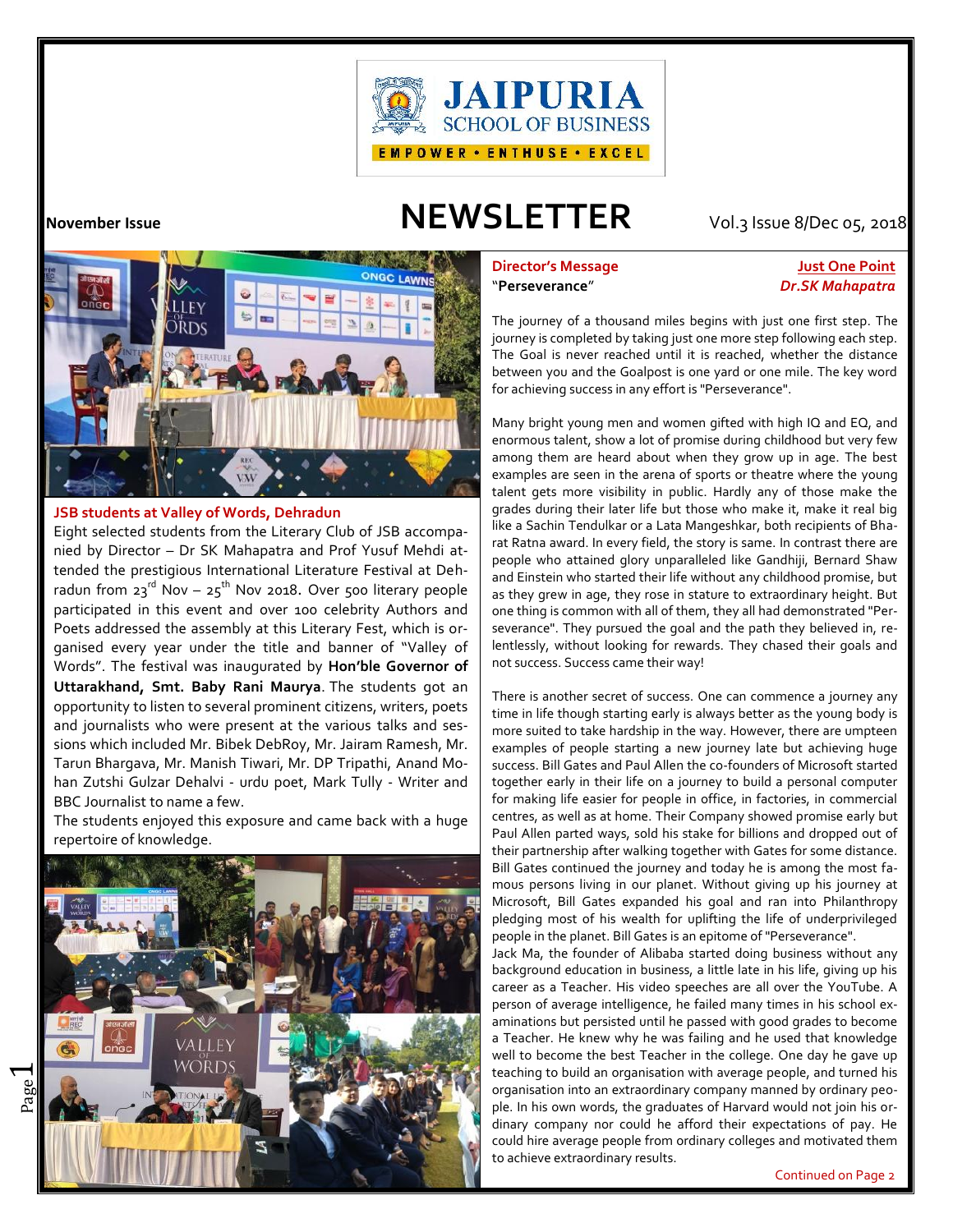

**Management Development Programme November 29, 2018** A Workshop on Awareness on The Sexual Harassment of Women at Workplace (Prevention, Prohibition & Redressal) Act 2013 en at Workplace (Prevention, Prohibition & Redressal) Act 2013 **1988**<br>was organised by the **Management Development Centre** of JSB. Mr. YK Gupta, Principal Consultant, G5 HR Management Pvt. Ltd; and Ms. Neha Gupta, Managing Director G5 HR Man-JSB. Mr. YK Gupta, Principal Consultant, G5 HR Management<br>Pvt. Ltd; and Ms. Neha Gupta, Managing Director G5 HR Man-<br>agement Pvt. Ltd were the resource persons for the said programme. **Mrs. Manjula Mishra, President, Laghu Udyog Bharti President,** and an established Entrepreneur inaugurated the programme and an established Entrepreneur inaugurated the programme including Corporates , Academics and NGOs. Management Peverlantine Royamme Movember 29, 2013<br>
A Workshop on Awareness on The Sexual Harassment of Vorm-<br>
Tests.<br>
And Award Consulting Section Revenues and The Sexual Harassment of Vorm-<br>
1983. Mr. YK Gupta, Principal

The Director of JSB, Dr SK Mahapatra, welcoming the participants, stressed upon the need to take tough stand whenever required without fearing for repercussions. In her Inaugural address, the Chief Guest, Mrs. Manjula stressed on the need for | an women to stand up for their rights and protest against any acts of misconduct in their workplaces. She solicited unequivocal support of the men in this regard. orporates, Academics and NGOs.<br>
or of JSB, Dr SK Mahapatra, welcoming the particissed upon the need to take tough stand whenever<br>
ithout fearing for repercussions. In her Inaugural ad-<br>
Chief Guest, Mrs. Manjula stressed o

The initial session covered the Act, its preamble, its salient features, its implications and the various prevention and redressal and mechanisms, which was thoroughly explained by Mr. YK Gupta through a detailed presentation. It was followed by a session by Ms. Neha Gupta on analysis of various situations leading to sexual harassment and the expected role of the stakeholders involved. misconduct in their workplaces. She solicited unequivocal<br>port of the men in this regard.<br>e initial session covered the Act, its preamble, its salient fea-<br>s, its implications and the various prevention and redressal<br>chani

The post lunch session saw the participants actively involved in designing and implementation of various campaigns and initiatives against sexual harassment.



Page National Education Day is an annual observance in India to commemorate the **birth anniversary** of a great educationist **Maulana Abul Kalam Azad** who was born on 11th November and became the **first Education Minister of Independent India.**

### **Just One Point** …contd from Page 1

Today Alibaba is as famous as Amazon and Jack Ma is as famous as Jeff Bezos, the founder of Amazon. The history of Ama zon and life story of Jeff Bezos, are also a reflection of "Persever ance".

Colonel Sanders, the founder of McDonald, started his business at an age most people would relax as retired old men. He had failed many times in his life but never gave up, and finally when he succeeded, his success was like no one had ever achieved in restaurant business. The magic word that helped Sanders to keep going is "Perseverance". Whether one is young or old, one should never give up just because of a few setbacks here and there in life or career. No one can stop a committed person from achieving his/her goals, if the later continues to practice "Perseverance". One should never rest until the body finally rests.



**CXO Talk November 15, 2018**

JSB invited eminent professionals from diverse fields including an NGO, and distinguished members of the Delhi Management Association. for an interactive Panel Discussion on 'Envisioning Change'. The Director, Dr. SK Mahapatra welcomed the dignitaries and panelists and set the tone for discussion. Mr. Rajan Pandhi, Director- DMA welcomed the panelists and other elite members of DMA.

Dr PLN Raju, Veteran Coach & Mentor, Mr. Sanjay Verma, Chief People Officer & Global HR Head, Uniparts Group, Saurabh Jain, Founder & CEO- Benepik and Mr. Munish Pandhi, Vice President Health and Public Services- Accenture were some of the stalwarts present who shared their views on the theme and implored students to break free from the shackles of the past as uncertainty with its manifestations presents many opportunities to grow. The students, in turn, shared their anxieties and queries on how to thrive and grow in the midst of change during the Q&A session.

The students at **JSB** along with the members of the faculty and staff, celebrated this day at the campus with a programme specifically dedicated to this day. The programme commenced with the Director, Dr. SK Mahapatra's address wherein he extolled the contribution of **Maulana Azad** towards the Freedom Movement and towards the cause of Education in India. The tolled the contribution of Maulana Azad towards the Freedom<br>Movement and towards the cause of Education in India. The<br>students later participated in an 'Elocution Competition' organized on the occasion to talk about the "Significance of educanized on the occasion to talk about the "Significance of educa-<br>tion and how education can bring about various positive changes in a country".

The participation was enthusiastic and their views on the theme were well articulated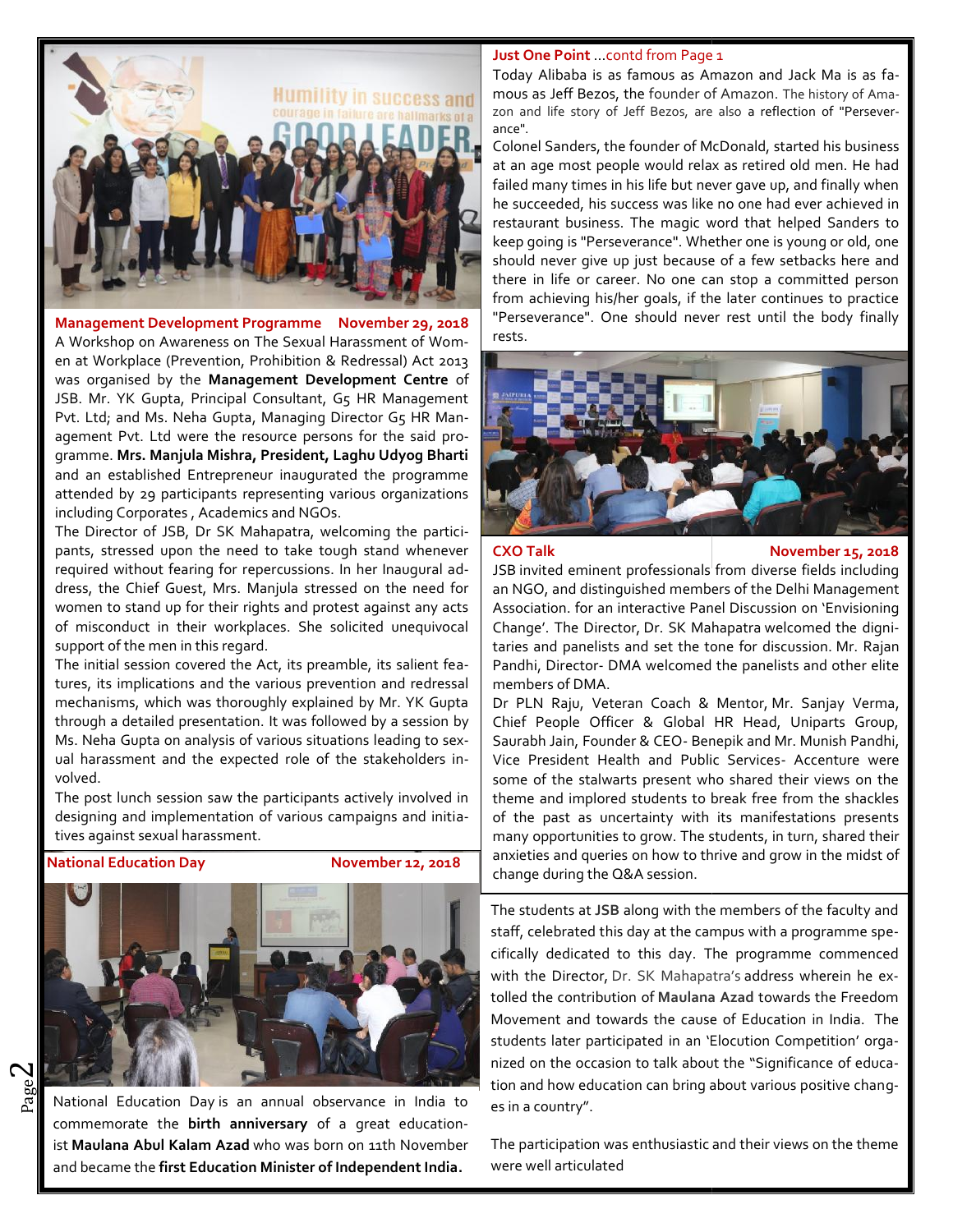

### **Motivational Talk Constructional Talk**

JSB joined the '**7-Billion Acts of Goodness'** campaign initiated by **The Brahmakumaris** through a session held in the campus on **The Brahmakumaris** through a session held in the campus on shall the Value Behaviour. The session was held by **Sister** the for **Suniana of The Brahmakumaris** who is a senior faculty from ORC Manesar. The ORC, known as Om Shanti Retreat Centre, is a unique learning center of the Brahma Kumaris that provides add higher education in the art of living as well as training. **Imaris** who is a senior faculty from<br>In as Om Shanti Retreat Centre, is a<br>the Brahma Kumaris that provides<br>fliving as well as training.

Earlier, Dr SK Mahapatra, Director, JSB attended a lecture by Sister Shivani at their ORC centre at Manesar on  $\mathfrak{u}^{\text{th}}$  November. , Dr SK Mahapatra, Director, JSB attended a lecture by<br>Shivani at their ORC centre at Manesar on 11<sup>th</sup> November.<br>Suniana greeted the students with "Om Shanti" and ex-

Sister Suniana greeted the students with "Om Shanti" and explained the power of the mantra. She explained the mission of plained the power of the mantra. She explained the mission of | Meml<br>the BrahmaKumaris and briefed the students about "7 Billion | Singh Acts of Goodness" which states that every individual must faithfully perform a good deed to make this world a better place to  $\, \mid \,$  Husai $\,$ live. She emphasized that an act of goodness should be performed without any expectation of getting a reward. podness" which states that every individual must faith-<br>prm a good deed to make this world a better place to<br>emphasized that an act of goodness should be per-







### **JSB hosts a ISTD-CXO Talk November 24, 2018**

Thirty senior professional from Corporate, Academics and Defence sectors assembled in the campus of JSB for a knowledge sharing session on "Developing Creativity and Innovation Skills for New Age Learning". **Ms Seema Sinha, Chairperson of ISTD** Noida Chapter chaired the session. Dr. Babu Lal, Ex- Executive Director, HRDI (BHEL), Noida delivered the Keynote address. He talked about Goal orientation, discussed about characteristics of new age economy and stressed upon how New age learning should be the harbinger of creativity and passion in one's life.

Dr. Timira Shukla – Dean (Academics) delivered the Welcome Address. Among the stalwarts Brig Akhil Dixit (Retd), Life Member; Grp Capt Vinod Kumar VSM (Retd); Wg Cdr Prashant Singh (Retd), Hon. Secy.; Dr PUB Rao, Life Member; Dr Mamta Mahapatra, Senior Faculty, AIPS, Life Member; Mr Ali Sajid Husain, Senior Manager (CSR), IOC, Life Member; and faculties of JSB were present in the session.

The students of JSB hosted the event, interacted with the leaders in campus and benefitted from this uniquely designed opportunity.

# **Workshop November 26, 2018**

The Faculty of Finance of JSB organised a workshop on stock market activities titled "Stock Mind 7 Games" which offered an opportunity to the first year students to participate in a National level 'Stock Games' competition organised by ICICI Direct. Faculty of Finance of JSB organised a workshop on stet activities titled "Stock Mind 7 Games" which offere<br>ortunity to the first year students to participate in a<br>al level 'Stock Games' competition organised by ICICI

The workshop was organized by the Finance department of The workshop was organized by the Finance department of **the students** SSB for the First Year students to give them practical exposure to the Stock Market. The session was conducted in association with ICICI Direct, facilitated by Mr. Akash Bhasin, Regional Manager at ICICI Securities Ltd.

Mr. Bhasin explained to the students about the stock market, its functioning and the various investment options available. They were involved in a virtual game related to investments to make them understand the operational aspect better. Each of the participants was given virtual money which they were to invest in stocks, mutual funds or shares to get maximum return. The Virtual Game provided the students with practical learning and exposure besides making them learn the techniques of investing in the share market; analyzing the current condition of the market; and anticipating & calculating the risk. miques of investing in the share market; analyzing the current<br>
condition of the market; and anticipating & calculating the<br>
risk.<br>
The final results of the Virtual Game will be declared in a<br>
month's time and the winners to the Stock Market. The session was conducted in association<br>with ICICI Direct, facilitated by Mr. Akash Bhasin, Regional<br>Manager at ICICI Securities Ltd.<br>Mr. Bhasin explained to the students about the stock market,<br>its f the more site.<br>
Thinia Shukla – Dean (Academics) delivered the Welcome In one's life.<br>
Shon in one's life. – Dean (Academics) delivered the Welcome<br>
dress. Among the stalwarts Brig Akhil Dixit (Retd), Life<br>
ember; Grp Capt

The final results of the Virtual Game will be declared in a returns earned through virtual investments.